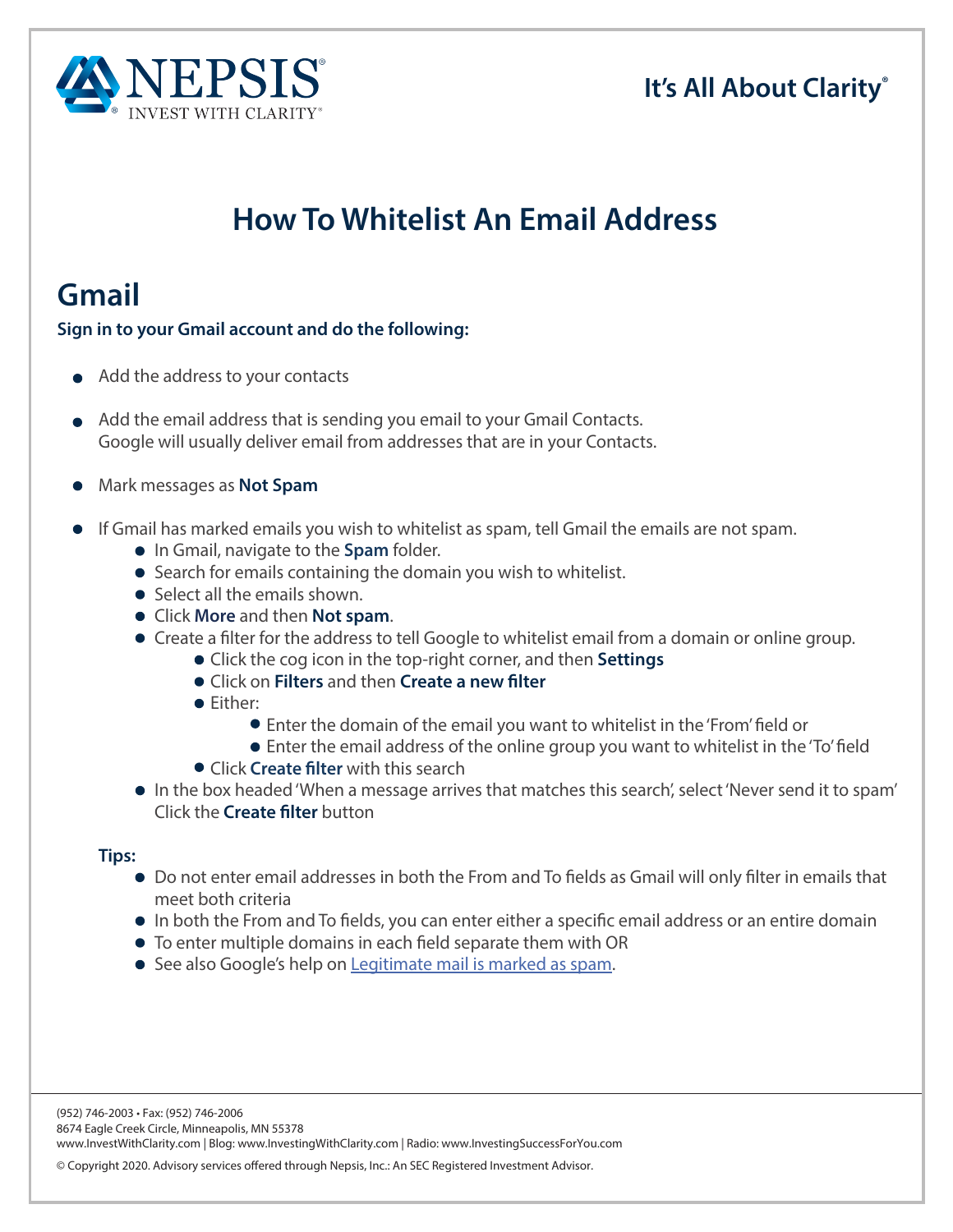



# **How To Whitelist An Email Address**

## **Yahoo**

#### **Sign in to your account at mail.yahoo.com and do the following.**

- Add the address to your contacts
- Add the email address that is sending you email to your Yahoo Contacts. Yahoo will usually deliver email from addresses that are in your Contacts.
- Create a filter for the addresses
	- Mouse over the **Settings** menu icon and select **Settings**
	- Click **Filters** and then **Add**
	- Enter a Filter Name
	- **•** Fither:
		- Enter the domain of the email you want to whitelist in the Sender feld, or
		- $\bullet$ Enter the email address of the online group you want to whitelist in the Recipient feld
	- Select Inbox as the folder to deliver the email to
	- Click **Save** and then click **Save** again
- Tips:
	- Do not enter email addresses in both the Sender and Recipient felds as Yahoo! Mail will only flter in emails that meet both criteria
	- In both the Sender and Recipient felds, you can enter either a specifc email address or an entire domain
	- Create a new flter for each domain or email address you want to whitelist
- See also Yahoo! Mail's help on An email was wrongly filtered as spam.

© Copyright 2020. Advisory services offered through Nepsis, Inc.: An SEC Registered Investment Advisor.